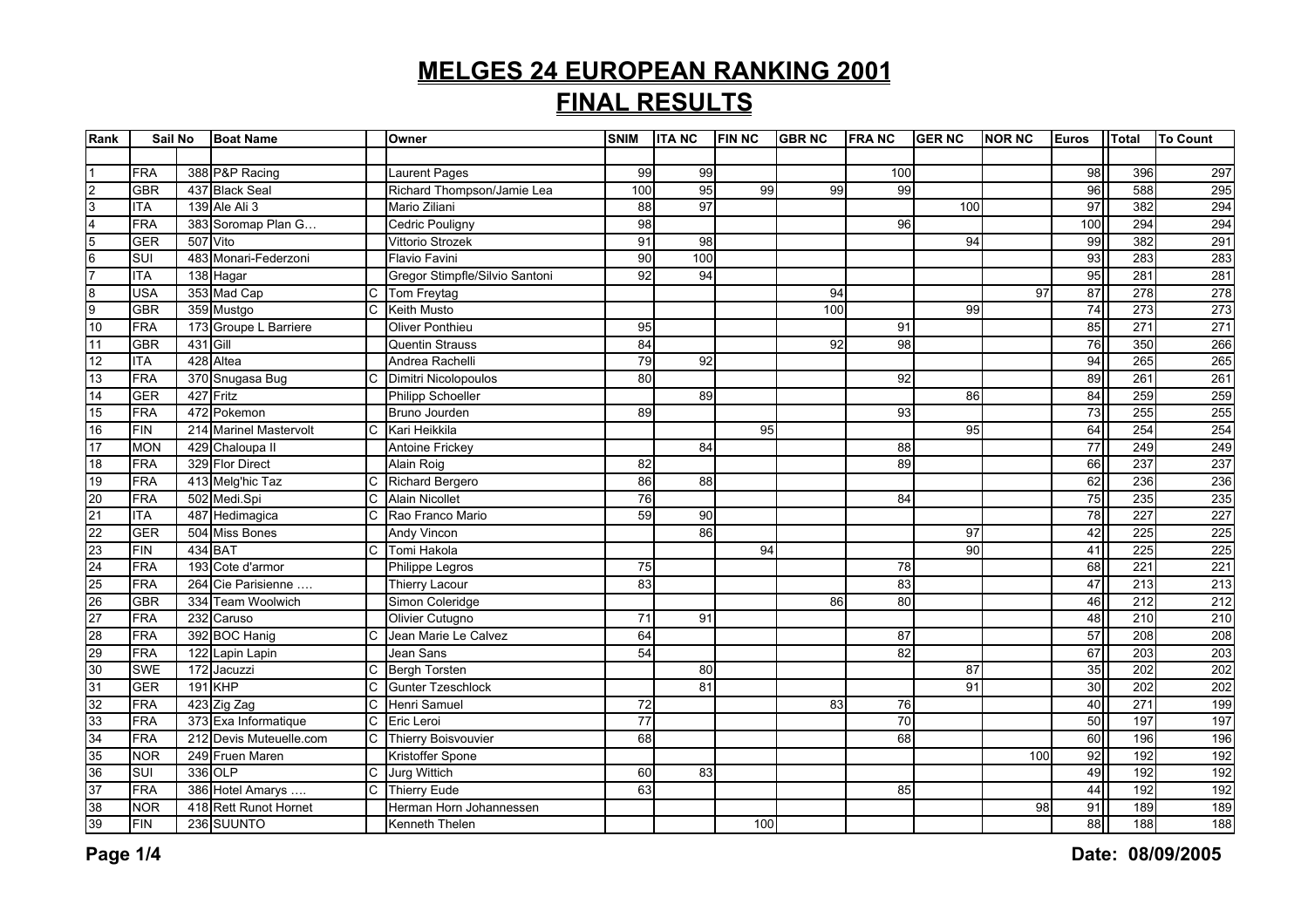| 40              | <b>ITA</b> |        | 421 Citta Di Cesenatico |                | Egidio Babbi             | 97 |    |    |    |                 |    |    | 90 | 187              | 187              |
|-----------------|------------|--------|-------------------------|----------------|--------------------------|----|----|----|----|-----------------|----|----|----|------------------|------------------|
| 41              | <b>NOR</b> |        | 341 Dolly               |                | C Erik Arthur            |    |    |    |    |                 |    | 94 | 83 | $\overline{177}$ | 177              |
| 42              | <b>NOR</b> |        | 343 Al-Cap-One          |                | Peer Moberg              |    |    |    |    |                 |    | 96 | 79 | 175              | 175              |
| 43              | <b>GBR</b> |        | 340 White Rabbit        | C              | Simon & Michael Henning  |    |    |    | 89 |                 |    |    | 82 | 171              | 171              |
| 44              | <b>FRA</b> |        | Euro Voiles             |                | K Yachting               | 87 |    |    |    |                 |    |    | 81 | 168              | 168              |
| 45              | <b>FRA</b> |        | 358 Magic Salsa         | C              | Patrick Mooghe           | 66 |    |    |    | 66              |    |    | 34 | 166              | 166              |
| 46              | FRA        | 471 Mu |                         | $\mathsf{C}$   | <b>Emmanuel Nebout</b>   | 73 |    |    |    | $\overline{60}$ |    |    | 33 | 166              | 166              |
| 47              | <b>NOR</b> |        | 328 Breezin             | $\overline{C}$ | Thomas Guttormsen        |    |    |    |    |                 |    | 90 | 71 | 161              | 161              |
| 48              | <b>NOR</b> |        | 357 IL-X                |                | Carolina Toll            |    |    |    |    |                 |    | 88 | 72 | 160              | 160              |
| 49              | <b>SWE</b> |        | 508 Rojning & Co        |                | <b>Claes Rohning</b>     |    |    | 96 |    |                 |    |    | 63 | 159              | 159              |
| 50              | <b>NOR</b> |        | 266 Kjempekjell         | C              | Halvor Schøyen           |    |    |    |    |                 |    | 92 | 65 | 157              | 157              |
| 51              | <b>NOR</b> |        | 402 New Deal            | C              | Jørgen G. Heje           |    |    |    |    |                 |    | 86 | 70 | 156              | 156              |
| 52              | <b>NOR</b> |        | 376 Ernst & Young       |                | <b>Bror Berge</b>        |    |    |    |    |                 |    | 93 | 61 | 154              | 154              |
| 53              | <b>GBR</b> |        | 410 Fiver               | $\mathsf C$    | Bishop                   |    |    |    | 95 |                 |    |    | 55 | 150              | 150              |
| 54              | <b>FIN</b> |        | 289 Marinel Pa Tu       |                | Antti Niiniranta         |    |    | 98 |    |                 |    |    | 51 | 149              | 149              |
| 55              | <b>GBR</b> |        | 435 Wild Thing          | C              | <b>David Franks</b>      | 47 |    |    | 77 |                 |    |    | 23 | 147              | 147              |
| 56              | <b>GBR</b> |        | 326 Happy Hour          |                | Simon Hughes             |    |    |    | 88 |                 |    |    | 56 | 144              | 144              |
| 57              | <b>SWE</b> |        | 235 Semcon              | C              | Hansson/Heiding          | 78 |    |    |    |                 |    |    | 58 | 136              | 136              |
| 58              | <b>NOR</b> |        | 349 Party Girl          |                | Jens Wathne              |    |    |    |    |                 |    | 84 | 45 | 129              | 129              |
| 59              | <b>ITA</b> |        | 311 Corazon             |                | Roncari Umberto          | 57 | 87 |    |    |                 |    |    | 39 | 183              | 126              |
| 60              | FRA        |        | 252 J'Gaulo             | C              | Jean Paul Douchy         | 85 |    |    |    |                 |    |    | 38 | 123              | $\overline{123}$ |
| 61              | <b>ITA</b> |        | 356 Boy's Toy           | C              | Claudio Armani           |    | 85 |    |    |                 |    |    | 32 | 117              | 117              |
| 62              | <b>NOR</b> | 145    |                         |                | Thomas Christensen       |    |    |    |    |                 |    | 76 | 37 | 113              | $\frac{1}{13}$   |
| 63              | <b>GBR</b> |        | 453 WKD Blue            |                | Joe Woods                |    |    |    | 82 |                 |    |    | 24 | 106              | 106              |
| 64              | <b>GBR</b> |        | 394 The Black Pig       | $\overline{C}$ | <b>Bilbo/Haines</b>      |    |    |    | 78 |                 |    |    | 27 | $\frac{105}{2}$  | 105              |
| 65              | <b>FRA</b> |        | 489 Human Cannon Ball   | $\overline{C}$ | <b>Walter Pirinoli</b>   |    |    |    |    |                 |    |    | 86 | 86               | 86               |
| 66              | <b>GBR</b> |        | 405 The Mutts Nuts      |                | Paul Lovejoy/Rob Smith   |    |    |    |    |                 |    |    | 80 | 80               | 80               |
| 67              | <b>GER</b> |        | 263 No Limits           | C              | <b>Wolfgang Welz</b>     |    |    |    |    |                 |    |    | 69 | 69               | 69               |
| 68              | <b>ITA</b> |        | 481 Liocorno Melsineo   |                | <b>Brighenti Valerio</b> |    |    |    |    |                 |    |    | 59 | 59               | 59               |
| 69              | <b>GBR</b> |        | 298 Audi                |                | Nigel Grogan             |    |    |    |    |                 |    |    | 54 | 54               | 54               |
| 70              | <b>ITA</b> |        | 501 Forever G           |                | Casadei Roberto          |    |    |    |    |                 |    |    | 53 | 53               | 53               |
| $\overline{71}$ | <b>USA</b> |        | 491 Mad Hatter          |                | <b>Nick Halmos</b>       |    |    |    |    |                 |    |    | 52 | 52               | 52               |
| 72              | <b>ITA</b> |        | 138 Citta' Di Bologna   |                | Massimiliano Sirena      |    |    |    |    |                 |    |    | 43 | 43               | 43               |
| 73              | <b>BEL</b> |        | 335 Aquapsycho          | C              | Marc Van Damme           |    |    |    |    |                 |    |    | 36 | 36               | 36               |
| 74              | GER        |        | 320 Geronimo            | C              | <b>Michael Zerr</b>      |    |    |    |    |                 |    |    | 31 | $\overline{31}$  | 31               |
| 75              | <b>GBR</b> |        | 488 The Drill Squad     |                | Roger Martel             |    |    |    |    |                 |    |    | 29 | 29               | 29               |
| 76              | <b>ITA</b> |        | 517 Freespirit          | C              | Marco Guerra             |    |    |    |    |                 |    |    | 28 | 28               | 28               |
| $\overline{77}$ | <b>ITA</b> |        | 237 Raw                 | $\overline{C}$ | Claudio Dutto            |    |    |    |    |                 |    |    | 26 | $\overline{26}$  | 26               |
| 78              | <b>GER</b> |        | 310 Mach 1              |                | <b>Martin Ruffen</b>     |    |    |    |    |                 |    |    | 25 | 25               | 25               |
| 79              | <b>EST</b> |        | 509 Ericsson            |                | Ants Haavel              |    | 96 |    |    |                 |    | 99 |    | 195              | 195              |
| 80              | <b>FIN</b> |        | 262 Marinel Thunder     |                | Esa Harjulahti           |    |    | 97 |    |                 | 96 |    |    | 193              | 193              |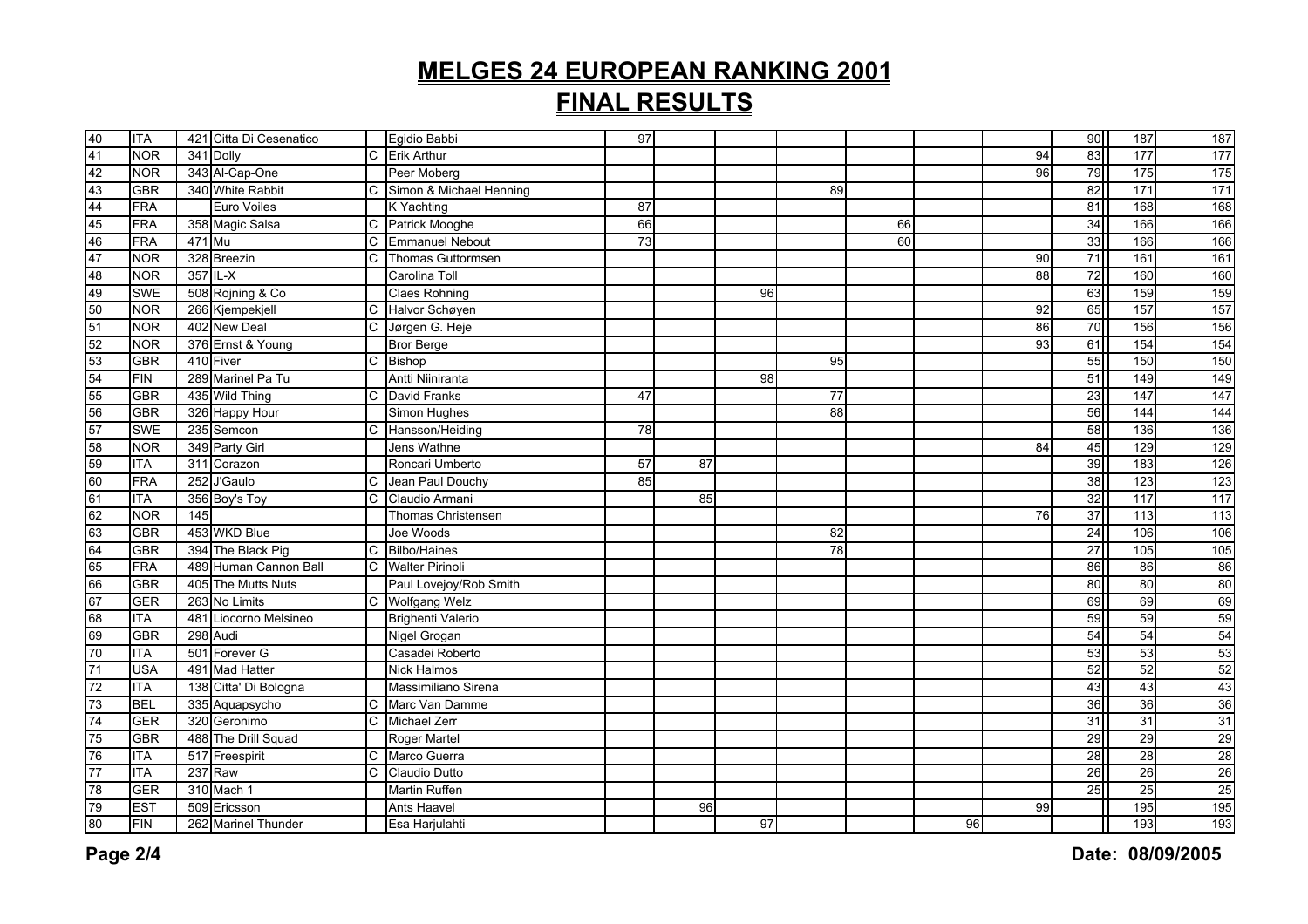|                         | FRA        |         | 391 Ste Francasie De   | Luc Videau                | 96 |    |    |    | 95 |                 |    | 191             | 191 |
|-------------------------|------------|---------|------------------------|---------------------------|----|----|----|----|----|-----------------|----|-----------------|-----|
|                         | <b>GBR</b> |         | 484 The New Barbarians | <b>Stuart Simpson</b>     | 93 |    |    | 97 |    |                 |    | 190             | 190 |
|                         | <b>GBR</b> | 454 Gul |                        | Mike Budd                 | 81 | 93 |    | 96 |    |                 |    | 270             | 189 |
|                         | <b>FRA</b> |         | 388 Ericsson           | Marc van Damme            |    |    |    |    | 62 | 92              |    | 154             | 154 |
| 81 82 83 84 85 86 87 88 | <b>FRA</b> |         | 424 Solea              | Vincent Bodin             | 56 |    |    |    | 90 |                 |    | 146             | 146 |
|                         | <b>FRA</b> | 367 GA  |                        | Nadaud                    | 43 |    |    |    | 81 |                 |    | 124             | 124 |
|                         | <b>FRA</b> |         | 426 Enzo               | <b>Bertrand Semaille</b>  | 52 |    |    |    | 64 |                 |    | 116             | 116 |
|                         | <b>FRA</b> |         | 254 Mad Cow            | JP Sauvage                | 42 |    |    |    | 73 |                 |    | 115             | 115 |
|                         | <b>FRA</b> |         | 167 Jungle Speed       | <b>Frederic Reisz</b>     | 49 |    |    |    | 63 |                 |    | 112             | 112 |
|                         | <b>GBR</b> |         | 407 Racketeer          | Ed Leask                  |    |    |    | 98 |    |                 |    | 98              | 98  |
|                         | <b>SWE</b> | 230     |                        | Jens Lekland              |    |    |    |    |    | $\overline{98}$ |    | 98              | 98  |
|                         | <b>FRA</b> |         | 375 Minnie The Moocher | Francois Lebourdais       |    |    |    |    | 97 |                 |    | 97              | 97  |
|                         | <b>NOR</b> | 342     |                        | Einar Keim                |    |    |    |    |    |                 | 95 | 95              | 95  |
|                         | <b>FRA</b> |         | 389 Hotel Artea CMG    | Paul Maxime               | 94 |    |    |    |    |                 |    | 94              | 94  |
|                         | <b>FRA</b> |         | 323 Starlette          | Dupin Jerome              |    |    |    |    | 94 |                 |    | 94              | 94  |
|                         | <b>GBR</b> |         | 486 Xcellent           | John Pollard              |    |    |    | 93 |    |                 |    | 93              | 93  |
|                         | <b>FIN</b> |         | 253 Sampo              | Jaakko Perimaa            |    |    | 93 |    |    |                 |    | 93              | 93  |
|                         | <b>DEN</b> | 209     |                        | Jesper Christiansen       |    |    |    |    |    | 93              |    | 93              | 93  |
|                         | <b>SWE</b> |         | 271 Actit              | <b>Tony Wallin</b>        |    |    | 92 |    |    |                 |    | $\overline{92}$ | 92  |
| 100                     | <b>GBR</b> |         | 259 Between The Sheets | Dave Sowry                |    |    |    | 91 |    |                 |    | 91              | 91  |
| 101                     | <b>USA</b> | 409     |                        | Kristian Nergaard         |    |    |    |    |    |                 | 91 | 91              | 91  |
| 102                     | <b>FIN</b> |         | 227 Mega               | Ilkka Niekka              |    |    | 91 |    |    |                 |    | 91              | 91  |
| 103                     | <b>GBR</b> |         | 516 Clapped Out Toyboy | lan Cleaver               |    |    |    | 90 |    |                 |    | 90              | 90  |
| 104                     | <b>NOR</b> | 374     |                        | Jon Ekheim                |    |    |    |    |    |                 | 89 | 89              | 89  |
| 105                     | GER        | 234     |                        | Peter Schneider           |    |    |    |    |    | 88              |    | $\overline{88}$ | 88  |
| 106                     | <b>GBR</b> |         | 368 The Dogs           | <b>Brown</b>              |    |    |    | 87 |    |                 |    | 87              | 87  |
| 107                     | <b>NOR</b> | 192     |                        | Arne Kristian Dahl        |    |    |    |    |    |                 | 87 | 87              | 87  |
| 108                     | <b>FRA</b> |         | <b>Taquet Max</b>      | <b>Sylvain Pelissier</b>  |    |    |    |    | 86 |                 |    | 86              | 86  |
| 109                     | <b>GBR</b> |         | 257 Melancolie 6       | Patrick Constant          |    |    |    | 85 |    |                 |    | 85              | 85  |
| 110                     | <b>GER</b> | 433     |                        | Dr Willi Polte            |    |    |    |    |    | 85              |    | 85              | 85  |
| 111                     | <b>NOR</b> | 306     |                        | Per Arne Nilsen           |    |    |    |    |    |                 | 85 | 85              | 85  |
| 112                     | <b>GBR</b> |         | 477 Dignity            | <b>Rene Miller</b>        |    |    |    | 84 |    |                 |    | 84              | 84  |
| 113                     | <b>NOR</b> | 189     |                        | <b>Beate Kristiansen</b>  |    |    |    |    |    |                 | 83 | 83              | 83  |
| 114                     | SUI        | 260     |                        | Stefan Wohlleb            |    | 82 |    |    |    |                 |    | 82              | 82  |
| 115                     | <b>NOR</b> | 281     |                        | Lasse Berthelsen          |    |    |    |    |    |                 | 82 | 82              | 82  |
| 137                     | <b>GBR</b> |         | 403 Envy               | Dean Argent/Gareth Spero  |    |    |    | 81 |    |                 |    | 81              | 81  |
| 138                     | <b>NOR</b> | 307     |                        | <b>Marius Foss</b>        |    |    |    |    |    |                 | 81 | 81              | 81  |
| 139                     | <b>GBR</b> |         | 233 Team Panasonic     | Peach                     |    |    |    | 80 |    |                 |    | 80              | 80  |
| 140                     | <b>NOR</b> | 134     |                        | <b>Rolf Anders Stumpf</b> |    |    |    |    |    |                 | 80 | 80              | 80  |
| 138                     | <b>GBR</b> |         | 295 L'ark              | Toogood                   |    |    |    | 79 |    |                 |    | 79              | 79  |
| 139                     | <b>ITA</b> |         | 251 Kookaburra         | Giorgio Tavaini           |    | 79 |    |    |    |                 |    | 79              | 79  |